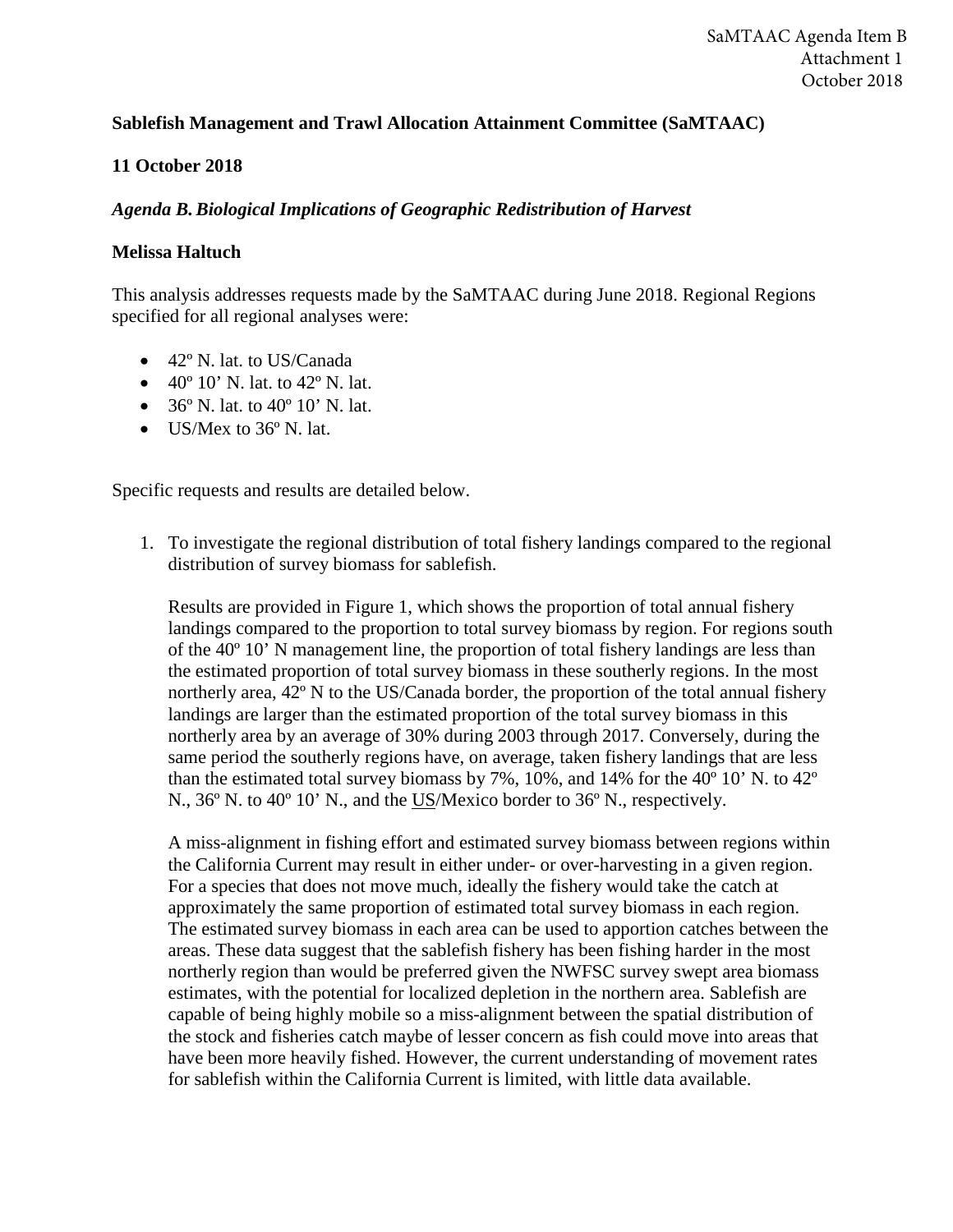2. To investigate the regional distribution fishery landings by gear.

Figure 2 shows time series of the proportion of landings by area and gear type. In the most northerly area, 42º N to the US/Canada border, landings are dominated by trawl and hook and line gear, with pot gear increasing from about 5% to 10% of the total regional landings during early years to about 15% during more recent years. A majority of sablefish are landed in this most northerly region. Trawl gears dominate the landings in the region between  $40^{\circ}$  10' N. to  $42^{\circ}$  N., while hook and line gears dominate the landings in the region between  $36^{\circ}$  N. to  $40^{\circ}$  10' N. In the  $40^{\circ}$  10' N. to  $42^{\circ}$  N. region a small fraction of the catch is landed with fixed gears, while sablefish landed with pot and trawl gears take a small fraction in the catch in the region between 36 and 40.10. In recent years trawl landings have declined and pot gears have increased in the 36º N. to 40º 10' N. region. In the most southerly region between the US/Mexico border and 36 º N. trawl caught sablefish dominated the landings during the mid-1990s through the late 2000s, followed by a switch to sablefish landed with fixed gears. A majority of these fixed gear landings use hook and line gear.

3. To investigate the regional and coast-wide trends in the NWFSC West Coast Groundfish Bottom Trawl Survey (WCGBTS) index for sablefish.

Figure 3 shows the biomass index for each area as well as coast-wide. In the regions between 40º 10' N. to 42º N. and 36º N. to 40º 10' the indices are largely flat. In the region between the US/Mexico border and 36 º N. the index is flat between 2003-2005 followed by declines or largely flat trends through 2017. The index for the region between 42º N to the US/Canada border declines from the start of the time series, remains largely flat between 2008 and 2013, and then increases from 2014 through 2017. The coast-wide index largely follows the trend in the region with the greatest proportion of the biomass, 42<sup>°</sup> N to the US/Canada border. The increase at the end of the survey time series is due to a strong 2013 cohort that has been observed in the survey data for four years.

4. To investigate the regional and coast-wide trends in the NWFSC West Coast Groundfish Bottom Trawl Survey (WCGBTS) length and age composition data for sablefish.

Length bins from  $\langle 18 \rangle$  to 90+ cm were used to summarize the sex-specific length frequencies of the survey catches in each year; the first bin includes all observations less than 18 cm and the last bin includes all fish 90 cm or larger. Unsexed fish were assigned to males and females using a 50:50 sex ratio. The length compositions show modes for age-0 fish (18-30 cm), age-1 fish (30-40 cm) and adults to  $\sim 80$  cm (Figures 4-8).

Large cohorts are visible as modes in the coast-wide length compositions, suggesting larger recruitment events during 2008, 2010, 2013, and 2016 (Figure 4). Dimorphic growth is evident, with nearly all sablefish above 70 cm being female.

The length compositions for the region between 42º N to the US/Canada border show similar patterns to the coast-wide data, except that the 2010 recruitment event does not appear in the data (Figure 5). In the 40º N. to 42º N region only the 2008 cohort clearly appears in the data (Figure 6), while the 36º N. to 40º N. region shows modes for 2006, 2008, and 2013 cohorts but not the 2010 recruitment (Figure 7). The 2010 recruitment only appears in the most southerly region between the US/Mexico border and 36 º N, along with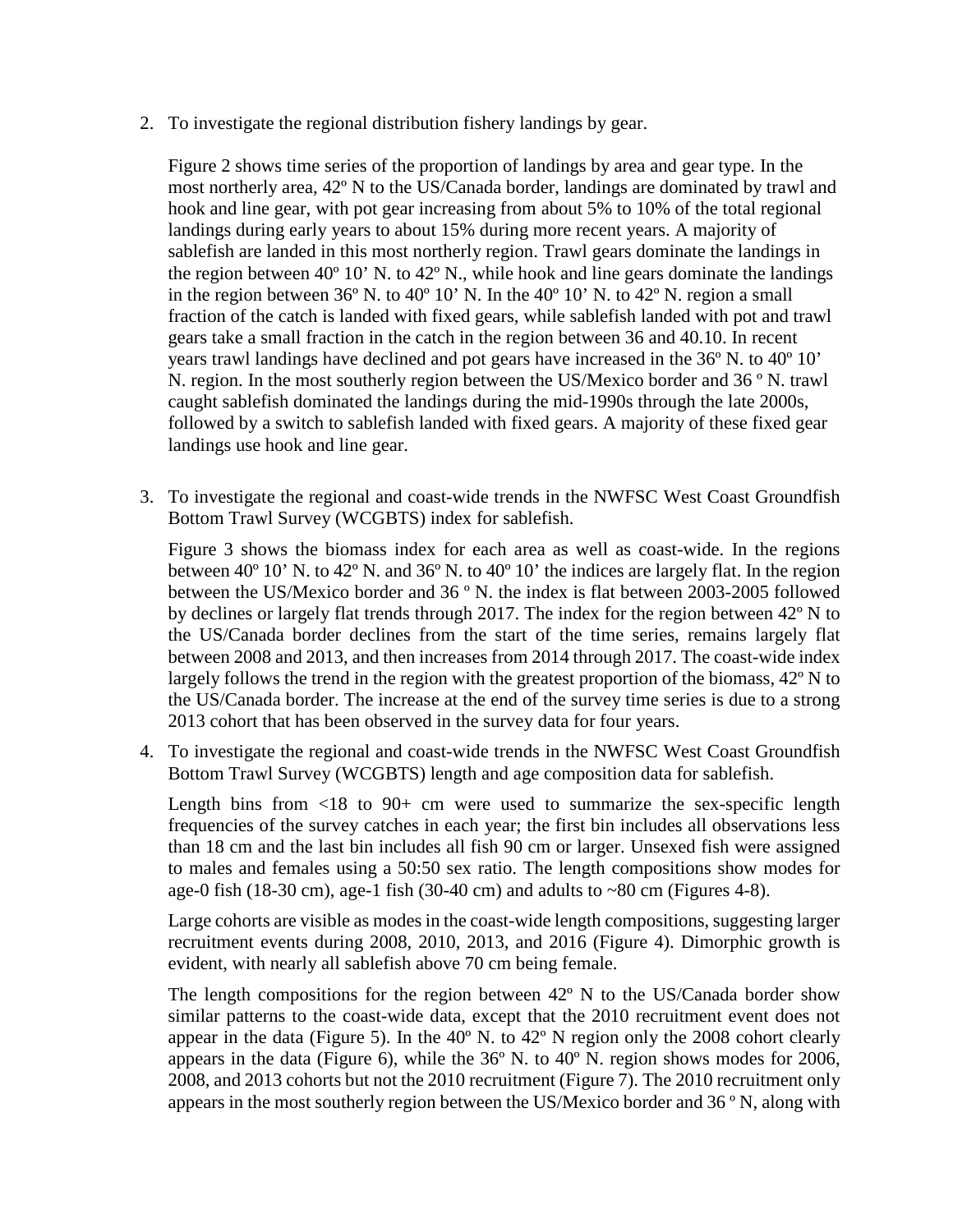the recruitment during 2008 (Figure 8). However, the 2013 and 2016 recruitments are not apparent in the region between the US/Mexico border and 36 º N. These data show that recruitment can vary regionally. Generally, fish size tends to decrease moving from north to south (Figures 5-8).

Age distributions from age 0 to age 60 were used to summarize the sex-specific age frequencies of the survey catches in each year; the last bin includes all fish 60 years and older. Approximately one-quarter as many fish were aged as were measured for length.

Coast-wide WCGBTS age distributions show the large numbers of young fish in 2009, 2010, and 2014, as well as more older fish in the population after 2006 (Figure 4). The data for the smaller spatial strata appear noisier (Figures 5-8). However large numbers of young fish appear during 2009, 2010, 2011, and 2014 in the region between 42º N to the US/Canada border, during 2009, 2010, and 2011 in the 40º N. to 42º N region, during 2008, 2009, 2010, 2011, and 2014 in the 36º N. to 40º N. region, and 2009, 2011, 2012, 2013, and 2014 in the region between the US/Mexico border and 36 º N (Figures 5-8). Moving from north to south fish there appear to be fewer of the oldest fish in the population in the south (Figures 5-8).



Figure 1. The proportion of total annual landings (light lines) compared to the proportion to total estimated survey biomass (bold lines) for each of the regions specified by the SaMTAAC (colored lines).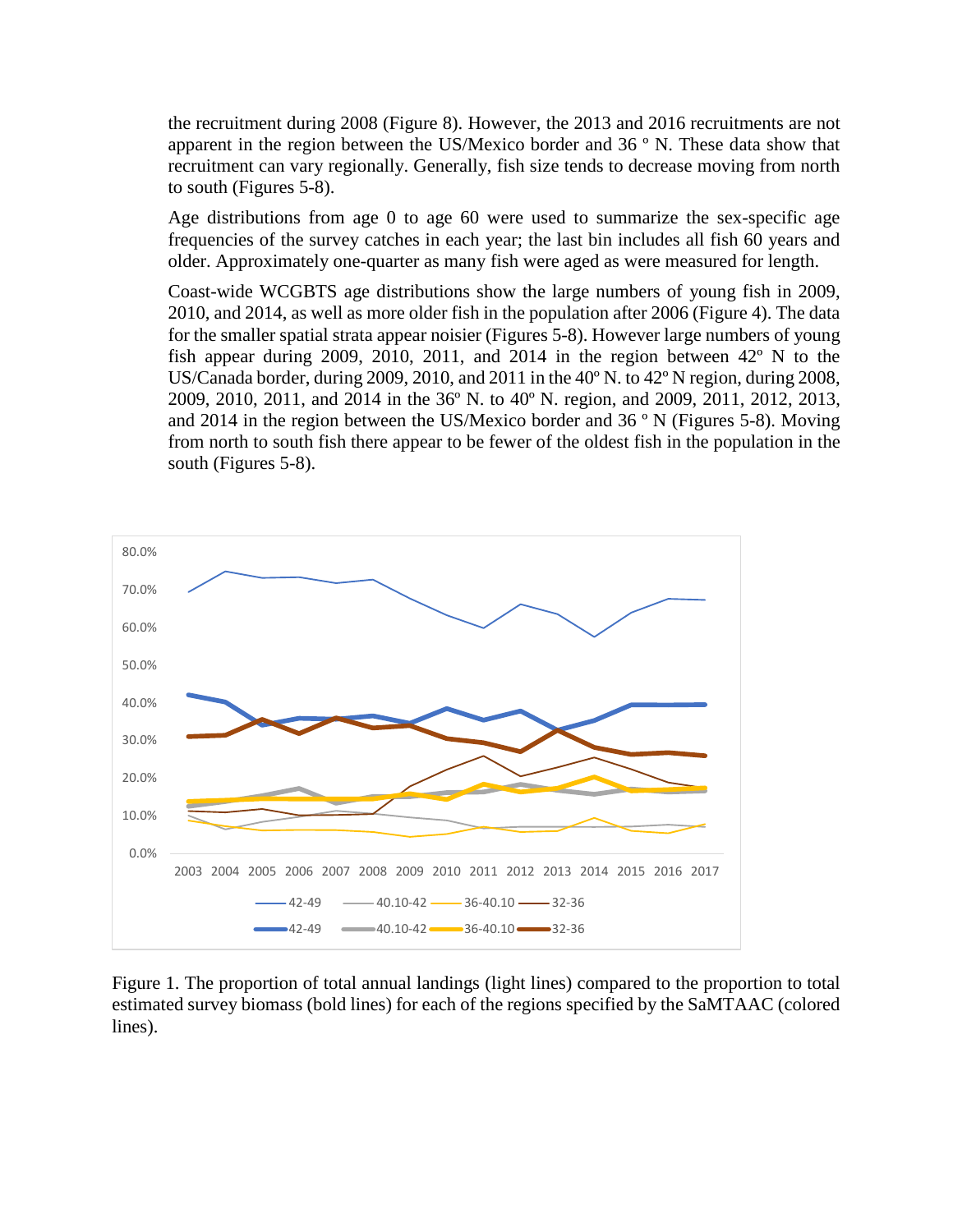

Figure 2. The proportion of total coast-wide fishery landings by area and gear type for the regions 49-42 (a), 40.10 – 42 (b), 36-40.10 (c), 32-36 (d).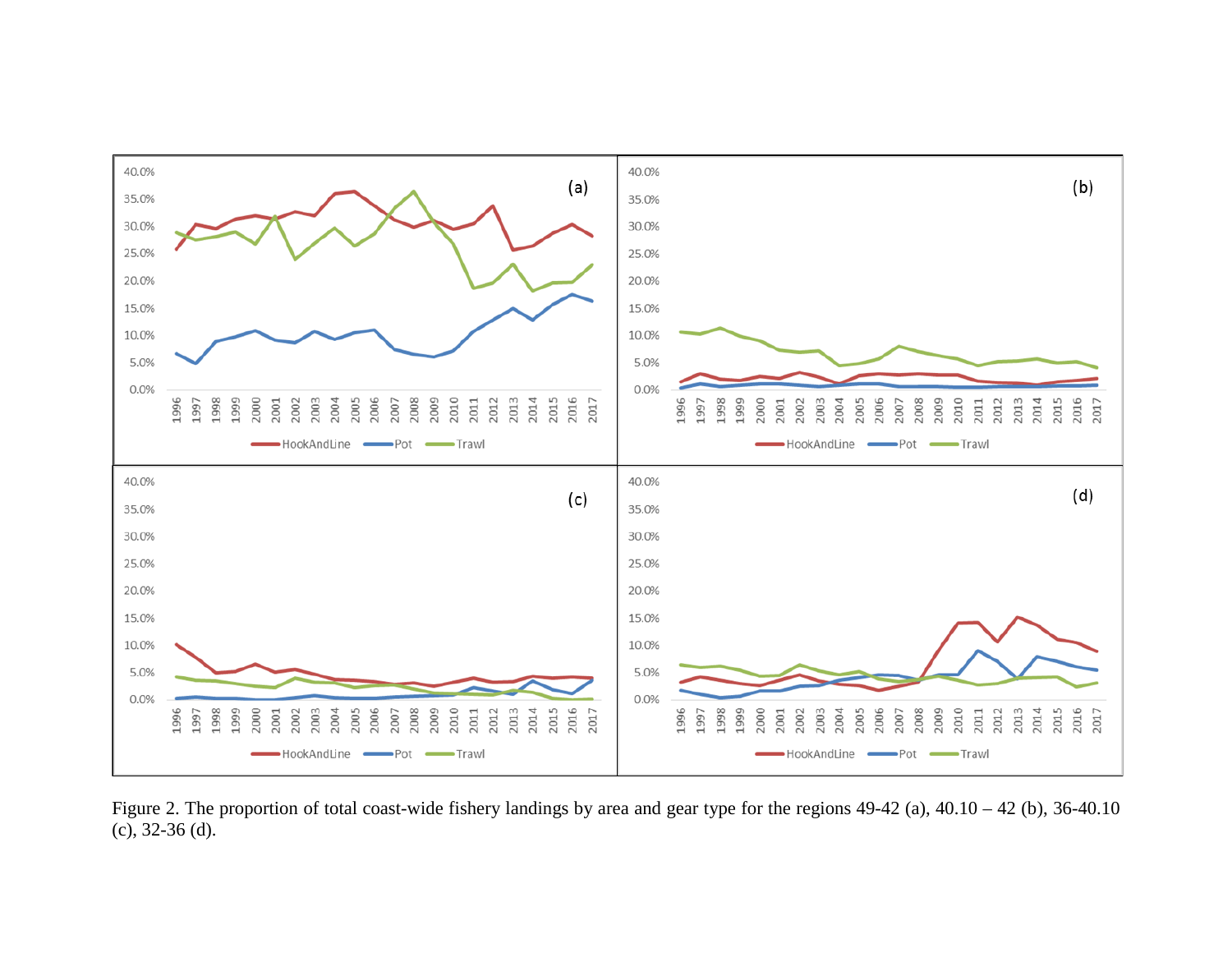

Figure 3. Standardized NWFSC groundfish bottom trawl survey indices.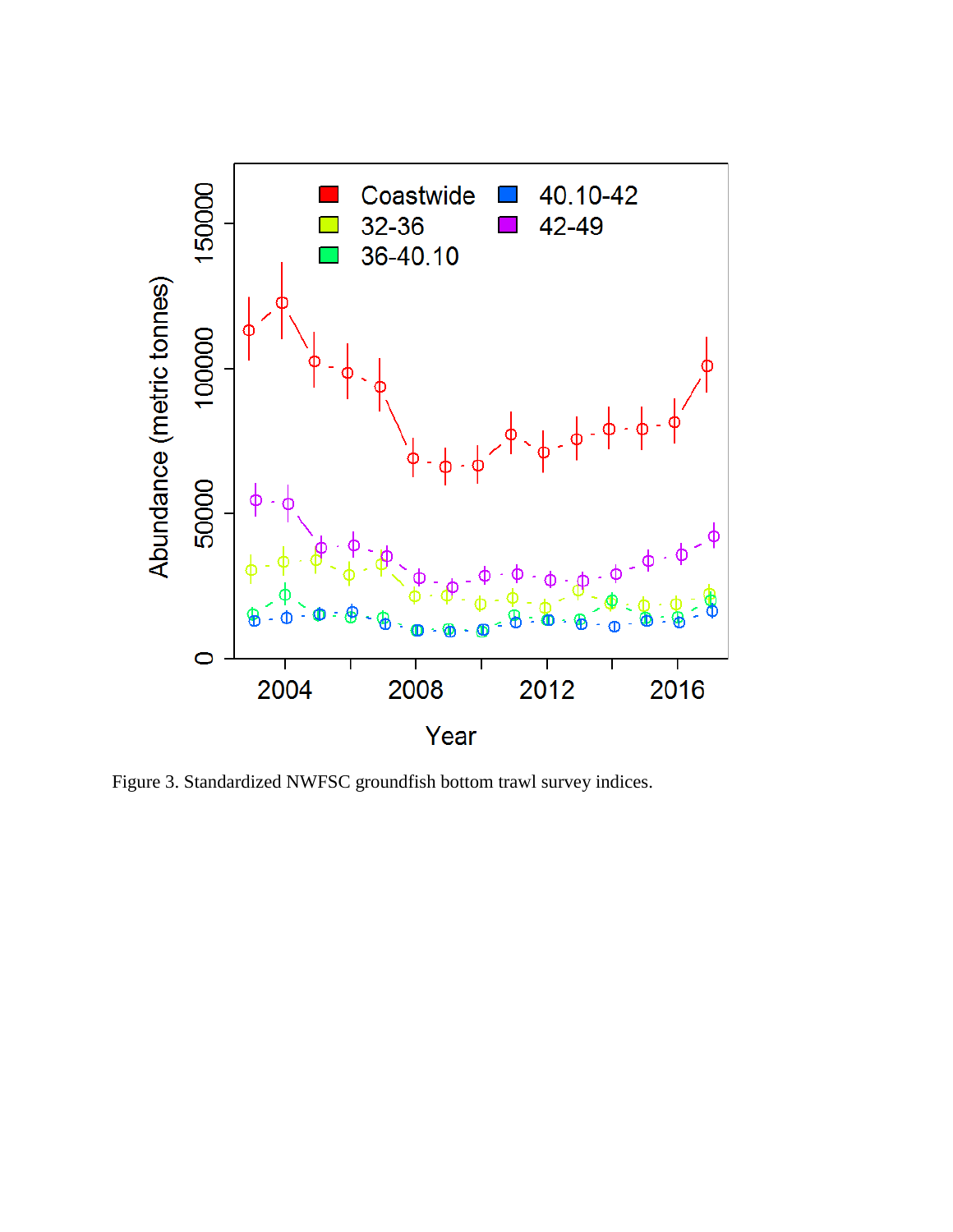

Figure 4. Coast-wide length (left column) and age (right column) compositions.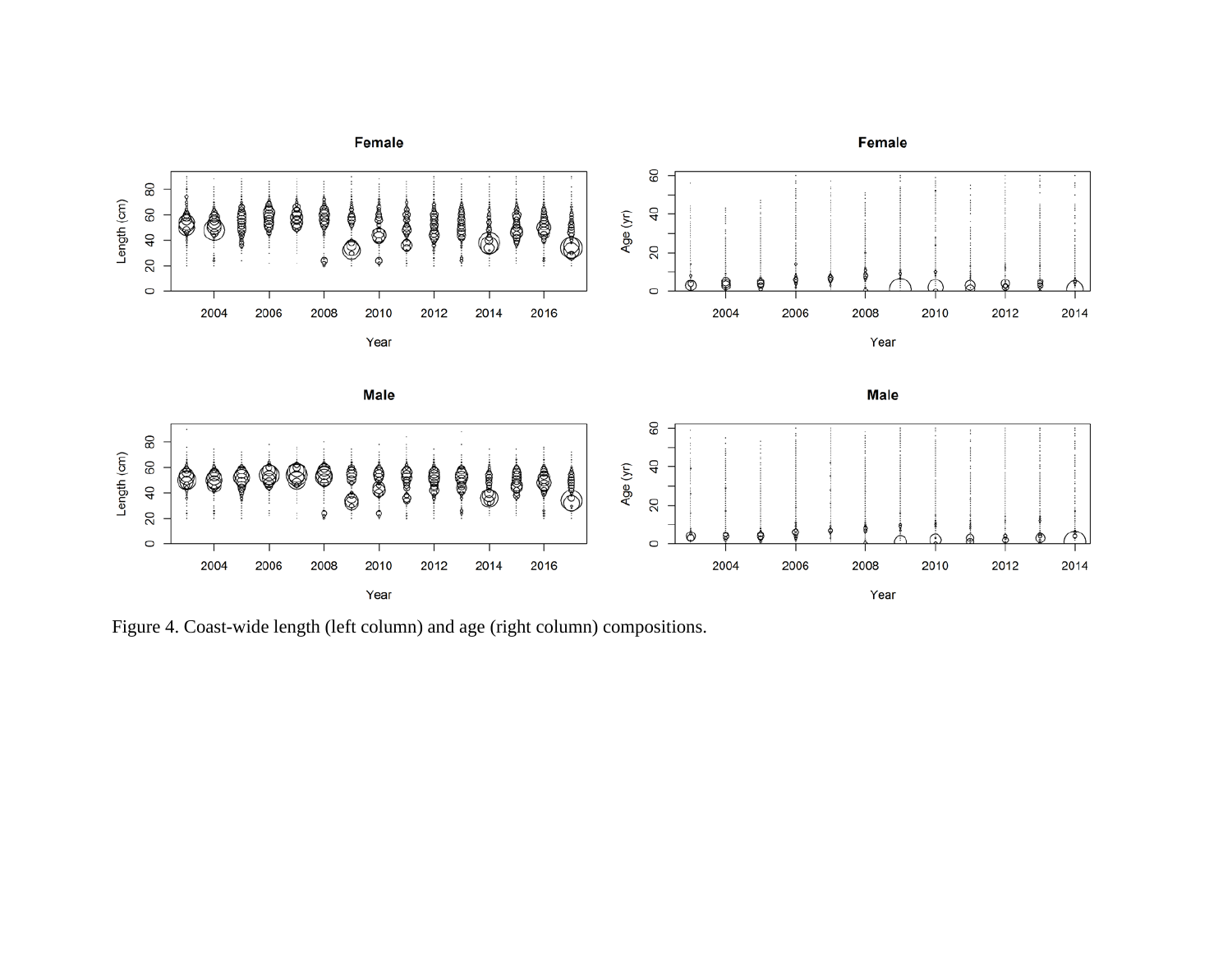

Figure 5. 42º N. to US/Canada length (left column) and age (right column) compositions.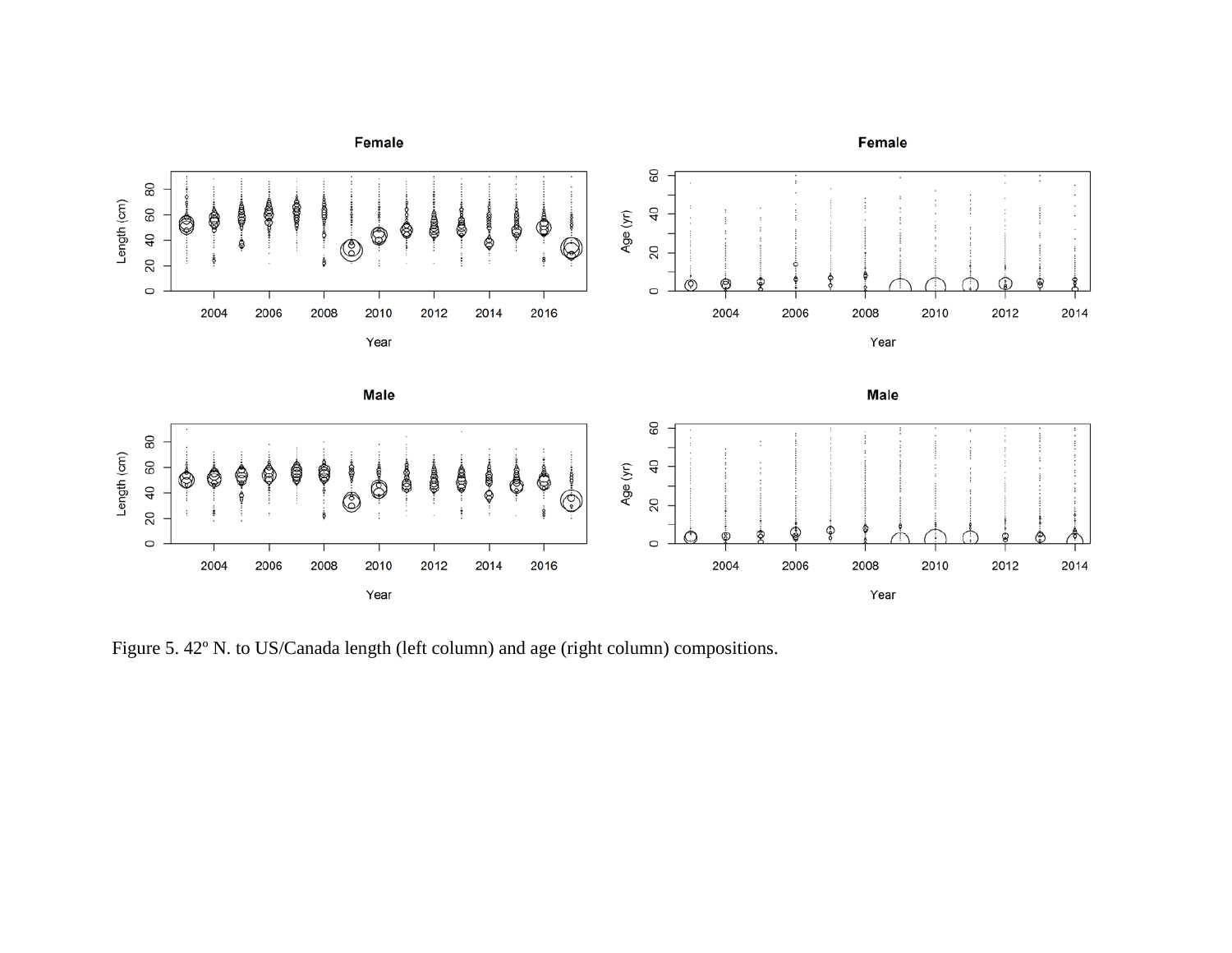

Figure 6. 40º N. lat. to 42º N. length (left column) and age (right column) compositions.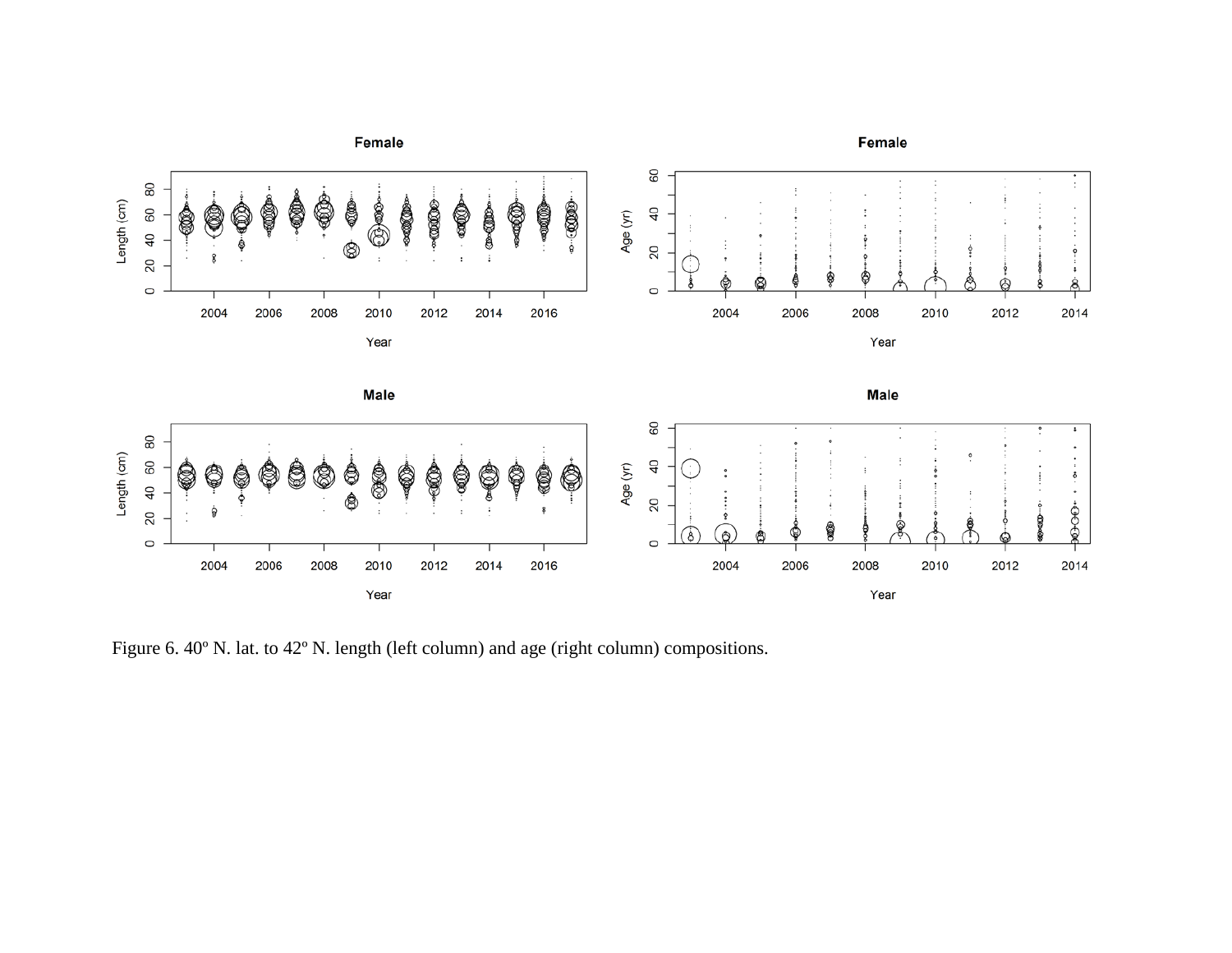

Figure 7. 36º N. to 40º N. length (right column) and age (left column) compositions.